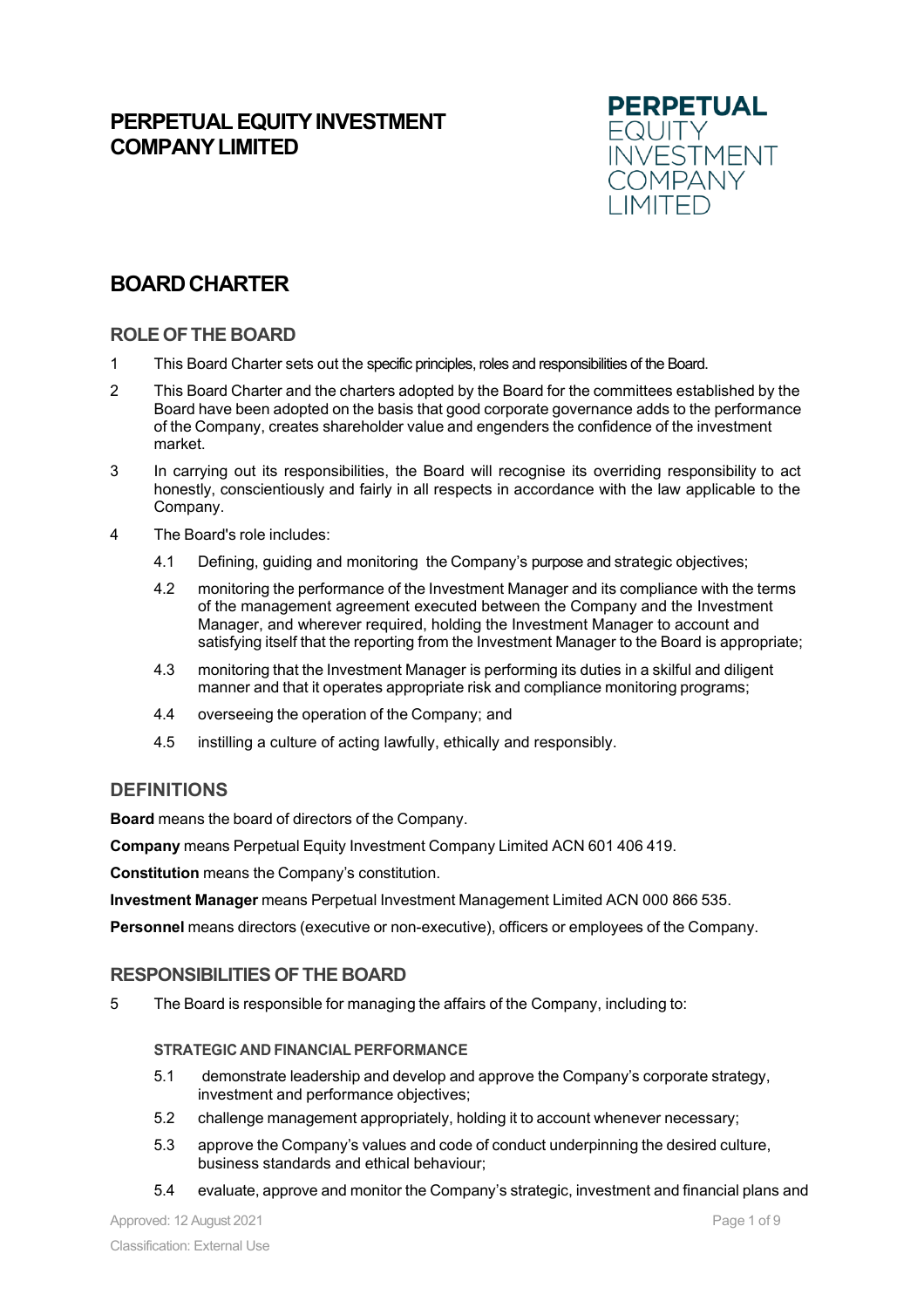objectives;

- 5.5 evaluate, approve and monitor the Company's annual budgets and business plans;
- 5.6 determine the Company's dividend policy (if any), dividend re-investment plan (if any) and the amount and timing of all dividends;
- 5.7 evaluate, approve and monitor major capital expenditure, capital management and all major acquisitions, divestitures and other corporate transactions, including the issue of securities, of the Company;
- 5.8 approve all accounting policies, financial reports and material reporting and external communications by the Company;
- 5.9 assess the solvency and performance of the Company;
- 5.10 appoint the Chair of the Board and, where appropriate, any deputy chair or senior independent director appointed to the Board;

#### **EXECUTIVE MANAGEMENT**

- 5.11 appoint, monitor and manage the performance of the Company's executive directors (if any);
- 5.12 manage succession planning for the Company's executive directors (if any) and any other key management positions as identified from time to time, including reviewing any succession plans recommended by the Nomination and Corporate Governance Committee;
- 5.13 where appropriate, appoint and remove any Chief Executive Officer;
- 5.14 where appropriate, ratify the appointment and removal of senior management of the Company and any subsidiaries;
- 5.15 with the advice and assistance of the Nomination and Corporate Governance Committee, review and approve the performance of individual Board members and senior executives as well as any policies concerned with the remuneration of Personnel;
- 5.16 review and approve the remuneration of individual Board members and senior executives, having regard to their performance;
- 5.17 ensure appropriate resources are available to senior executives;
- 5.18 advise senior management of their obligation to provide to the Board all information required by it to discharge its responsibilities, including any information specifically requested by theBoard;
- 5.19 oversee senior management's implementation of the Company's strategic objectives;

#### **AUDIT AND RISK MANAGEMENT**

- 5.20 with the recommendation of the Audit and Risk Committee, appoint the external auditor and determine its remuneration and terms of appointment;
- 5.21 ensure effective audit, risk management and regulatory compliance programs are in place to protect the Company's assets and shareholder value;
- 5.22 evaluate, approve and monitor the risk appetite within which the Board expects management of the Company to operate;
- 5.23 approve and monitor the Company's risk and audit framework, including (but not limited to) systems of risk management (for both financial and non-financial risk) and internal compliance and control, and satisfy itself that this risk and audit framework is appropriate;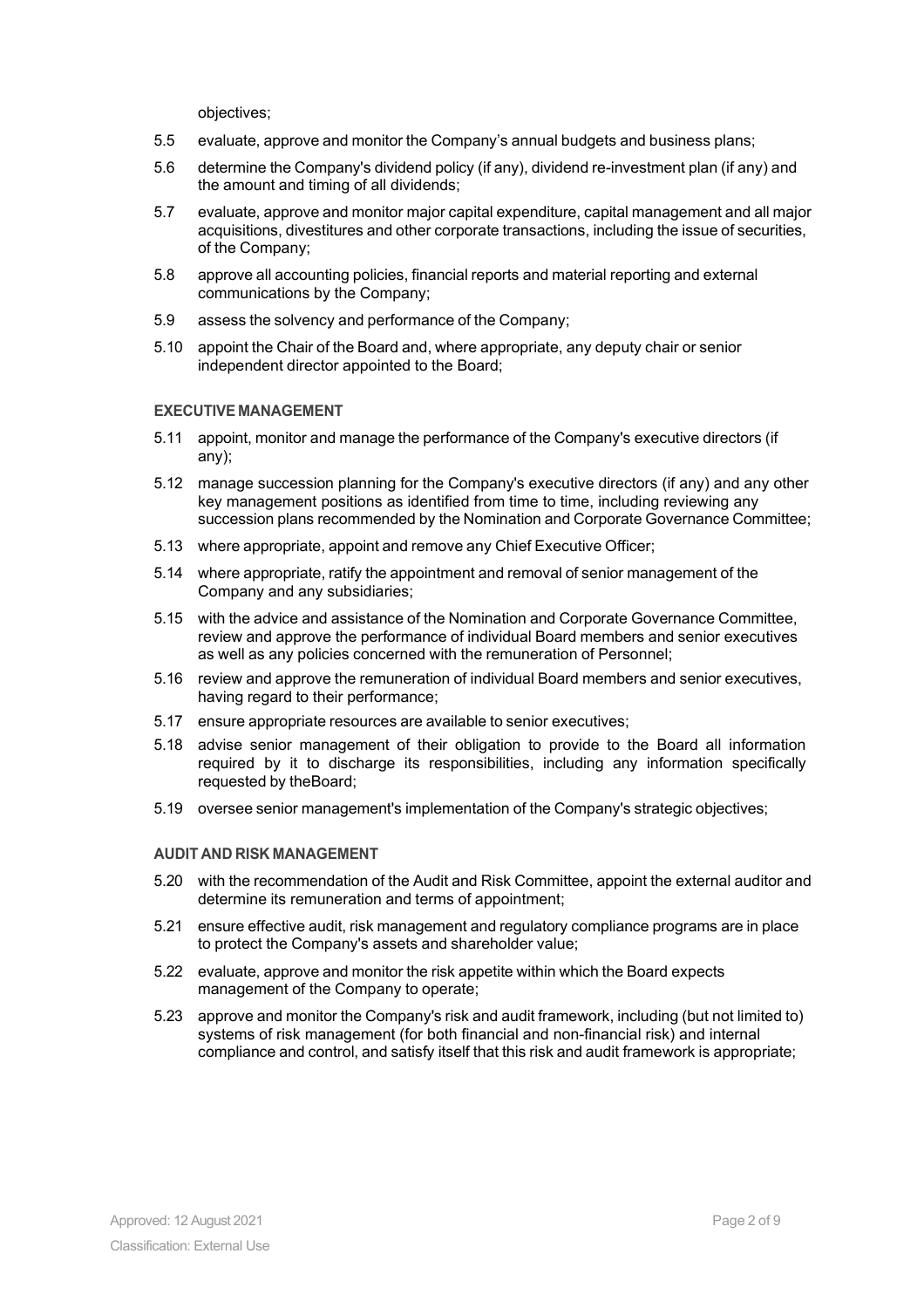- 5.24 approve and, with the assistance and advice of the Audit and Risk Committee, monitor compliance with the Company's risk and audit policies and protocols and Code of Conduct including receiving information on material breaches of the Code of Conduct (including the policy on anti-bribery and corruption) and reports of material incidents under the Speak Up Policy;
- 5.25 monitor the Company's operations in relation to, and in compliance with, relevant regulatory and legal requirements:
- 5.26 approve and oversee the integrity of the accounting, financial and other corporate reporting systems and monitor the operation of these systems;

## **STRATEGIC PLANNING**

- 5.27 engage in strategic planning including establish goals for management of the Company and monitor the achievement of those goals;
- 5.28 ensure strategic planning is based on the identification of opportunities and the full range of business risks that will determine which of those opportunities are most worth pursuing;
- 5.29 on an ongoing basis, review how the strategic environment is changing, what key business risks and opportunities are appearing, how they are being managed and what, if any, modifications in strategic direction should be adopted;

#### **CORPORATE GOVERNANCE AND DISCLOSURE**

- 5.30 oversee the affairs of the Company, including its control and accountability systems;
- 5.31 evaluate the overall effectiveness of the Board, its committees and its corporate governance practices;
- 5.32 regularly, with the assistance and advice of the Nomination and Corporate Governance Committee, review the performance and effectiveness of the Company's corporate governance policies and procedures and, if appropriate, amend those policies and procedures or adopt new policies or procedures;
- 5.33 review and approve all disclosures related to any departures from the Corporate Governance Principles and Recommendations of the Australian Securities Exchange (**ASX**) Corporate Governance Council;
- 5.34 review and approve the public disclosure of any Company policy or procedure;
- 5.35 supervise the public disclosure of all matters that the law and the ASX Listing Rules require to be publicly disclosed in a manner consistent with the Continuous Disclosure Policy;
- 5.36 develop and review an appropriate communications policy to promote effective communication with shareholders and participation at general meetings;
- 5.37 approve the appointment of directors to committees established by the Board and oversee the conduct of each committee;
- 5.38 approve and monitor delegations of authority;
- 5.39 with the assistance of the Nomination and Corporate Governance Committee, identify any specific responsibilities of individual Board members, including the Chair;
- 5.40 with the assistance of the Nomination and Corporate Governance Committee prepare the Company's annual corporate governance disclosure statements as required under the ASX Listing Rules;
- 5.41 with the assistance of the Nomination and Corporate Governance Committee, approve and monitor the effectiveness of the Diversity Policy, and set measurable objectives for achieving diversity in the composition of the Board and monitor the progress towards achieving those objectives;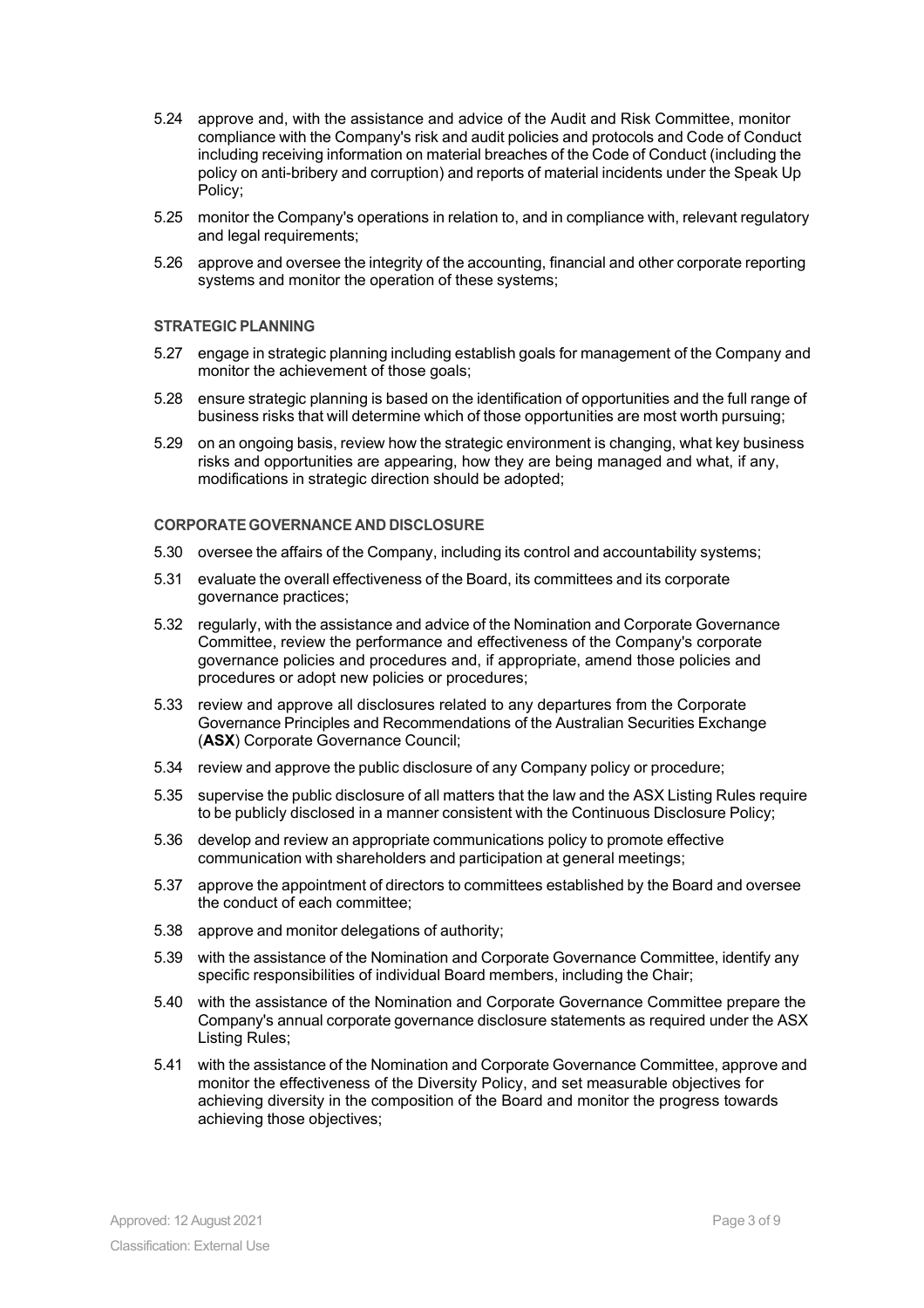#### **PERFORMANCEEVALUATION**

- 5.42 at least once per year, with the advice and assistance of the Nomination and Corporate Governance Committee, review and evaluate the performance of the Board, each board committee, and each individual director against the relevant charters, policies and goals and objectives;
- 5.43 following each review and evaluation, consider how to improve performance;
- 5.44 agree and set the goals and objectives for the Board and its committees each year, and if necessary, amend the relevant charters, policies and goals and objectives; and
- 5.45 review and approve the remuneration of the Company's Personnel and satisfying itself that such remuneration is aligned with the Company's purpose, values, strategic objectives and risk appetite.

# **STRUCTUREOF THE BOARD**

#### **OVERVIEW**

- 6 Subject to the requirements in paragraph 8 below and the terms of the Constitution, the Board, with the recommendation of the Nomination and Corporate Governance Committee, determines its size and composition. The continued tenure of each individual director is subject to re-election from time to time, in accordance with the Board Tenure and Performance Policy, the Constitution and the ASX Listing Rules.
- 7 It is intended that the Board should comprise a majority of non-executive directors, and comprise directors with a broad range of skills, expertise, and experience from a diverse range of backgrounds that is relevant to the Company and its strategy.

#### **BOARD COMPOSITION**

8 The Board shall comprise at least three directors and comprise a majority of non-executive directors. At least 50% of the Board should be independent directors.

#### **CRITERIA FOR AN "INDEPENDENT" DIRECTOR**

- 9 Where the Charter of a board committee requires one or more "independent" directors, the following criteria are to be considered. Where a director falls within one or more of the criteria, the Board should consider that the director is not independent unless the Board is clearly satisfied that the interest, position or relationship in question is not material and will not interfere with the director's capacity to bring an independent judgement to bear on issues before the Board and to act in the best interests of the Company, rather than in the interests of an individual security holder or other party.
- 10 In determining if a non-executive director is independent, the Board will consider if the Director:
	- 10.1 is, represents, or is or has been within the last three years an officer or employee of, or professional adviser to, a substantial shareholder (as defined in the Corporations Act 2001 (Cth)) of the Company;
	- 10.2 is or has been employed in an executive capacity by the Company or another group member and there has not been a period of at least three years between ceasing such employment and serving on the Board;
	- 10.3 receives performance-based remuneration (including options or performance rights) from, or participates in an employee incentive scheme of, the Company;
	- 10.4 is or has been within the last three years in a material business relationship (eg. a supplier, professional adviser or consultant) of the Company, or is an officer of or otherwise associated with someone with such a relationship;
	- 10.5 has close personal ties with any person who falls within any of the categories described above;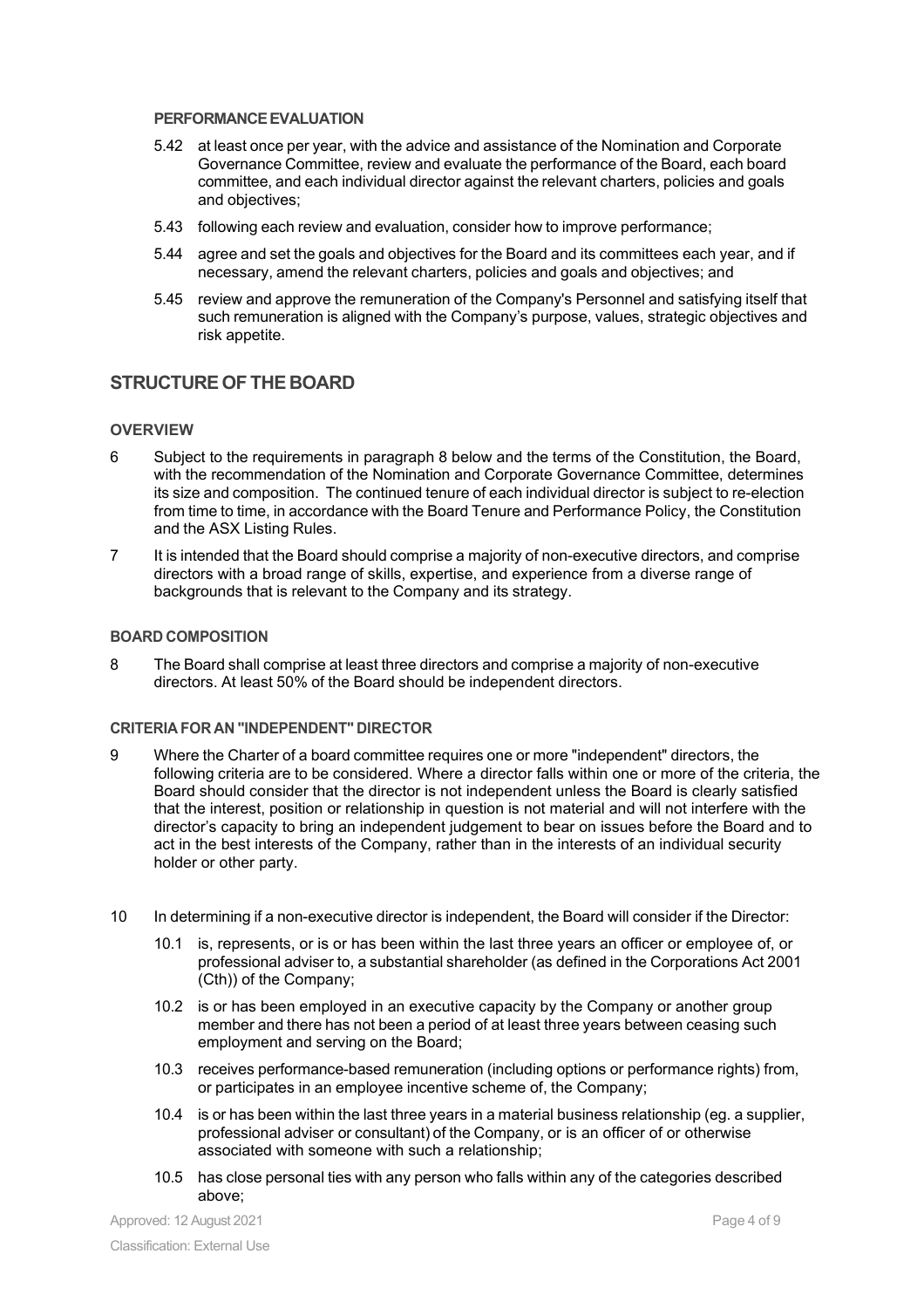- 10.6 has served on the Board for such a period that their independence from management and substantial holders may have been compromised; and
- 10.7 is free from any interest and any business or other relationship which could, or could reasonably be perceived to, materially interfere with the director's ability to act in the best interests of the Company rather than in the interests of an individual security holder or other party.
- 11 Family ties and cross-directorships may be relevant in considering interests and relationships which may compromise independence and should be disclosed by directors to the Board.
- 12 The Board should regularly assess whether each non-executive director is independent. Each non-executive director should provide to the Board all information that may be relevant to this assessment. If a director's independent status changes, this should be disclosed and explained to the market in a timely manner.

#### **DIRECTORS' RESPONSIBILITIES**

- 13 Each director of the Company is bound by the Company's charters and policies, including:
	- 13.1 Code of Conduct;
	- 13.2 Securities Trading Policy;
	- 13.3 Continuous Disclosure Policy;
	- 13.4 Diversity Policy;
	- 13.5 Shareholder Communications Policy;
	- 13.6 Risk Management Policy;
	- 13.7 Board Tenure and Performance Policy;
	- 13.8 Audit and Risk Committee Charter;
	- 13.9 Nomination and Corporate Governance Committee Charter;
	- 13.10 Privacy Policy; and
	- 13.11 Speak Up Policy.
- 14 The directors of the Company should:
	- 14.1 conduct their duties at the highest level of honesty and integrity;
	- 14.2 observe the rule and the spirit of the laws to which the Company is bound and comply with any relevant ethical and technical standards;
	- 14.3 maintain the confidentiality of all information acquired in the course of conducting their role and not make improper use of, or disclose to third parties, any confidential information unless that disclosure has been authorised by the Board or is required by law or by the ASX Listing Rules;
	- 14.4 observe the principles of independence, accuracy and integrity in dealings with the Board, board committees, internal and external auditors and senior management within the Company;
	- 14.5 act in accordance with this Board Charter and disclose to the Board any possible, actual or perceived conflicts of interest, whether of a direct or indirect nature, of which the director becomes aware and which the director reasonably believes is material, in that it may or may be perceived to influence their vote or compromise the reputation or performance of the Company; and
	- 14.6 set a standard of honesty, fairness, integrity, diligence and competency in respect of the position of director.
- 15. Upon appointment, a new director will participate in a comprehensive induction program designed to provide them with an in-depth understanding of the key aspects of the Company's business and the senior management team.
- 16. Directors should keep themselves adequately informed in respect of relevant industry and regulatory issues and changes.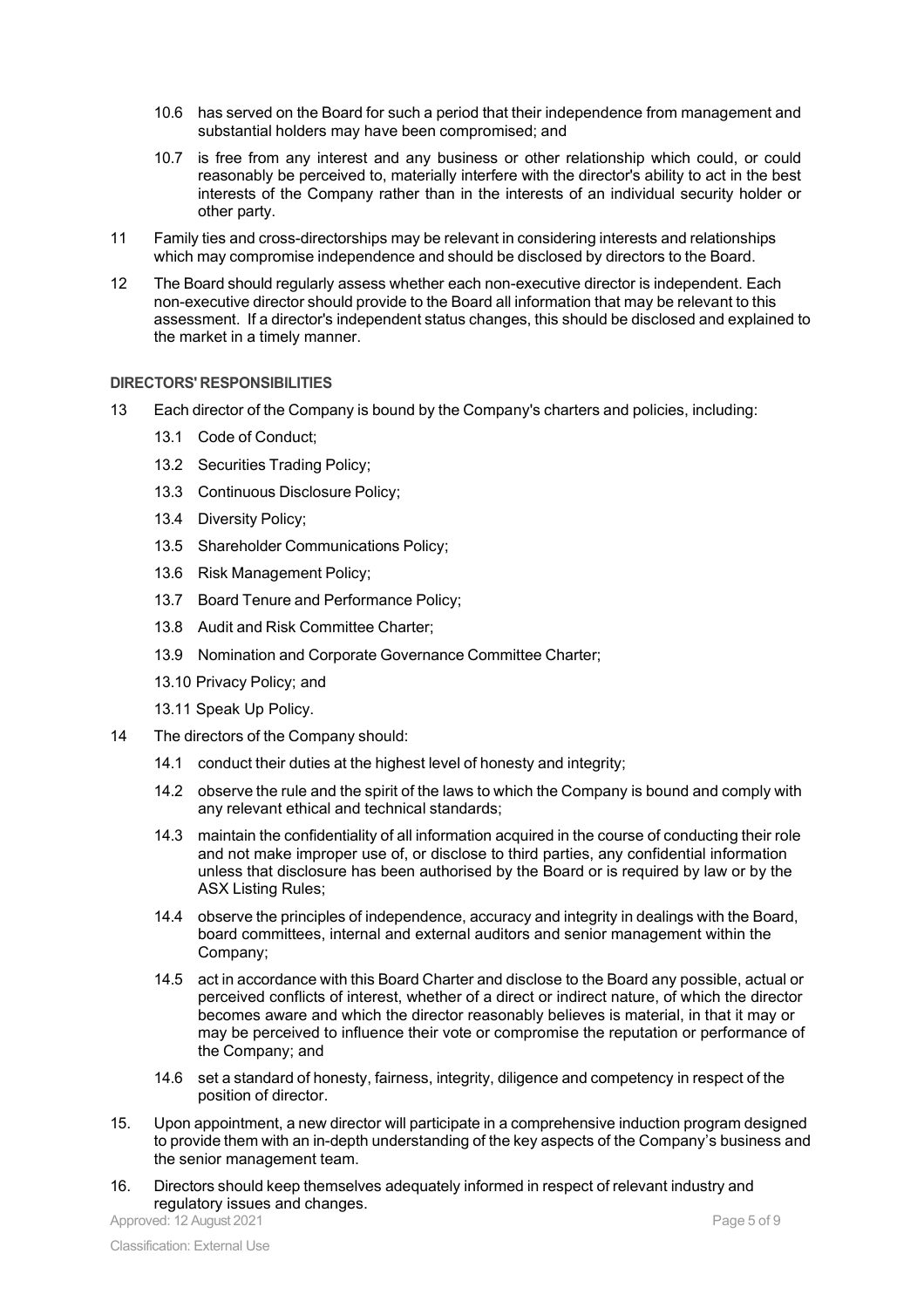- 17. Each director will be invited to participate in training sessions organised by management from time to time in respect of relevant industry and regulatory issues.
- 18. Any other training requirements should be discussed with, and if appropriate, arranged by the Company Secretary, with the Chair of the Board's approval.

# **ROLE OFTHE CHAIR**

#### **OBJECTIVE**

- 19 The Company recognises that it is important that the Chair has a defined role in the organisation and operates in accordance with clear functional lines.
- 20 The role of Chair requires a significant time commitment. The Chair's other positions should not be such that they are likely to hinder effective performance in the role.

#### **SPECIFIC DUTIES OF THE CHAIR**

- 21 The Chair will:
	- 21.1 chair board meetings;
	- 21.2 establish the agenda for Board meetings, in consultation with the directors and the Company Secretary; and
	- 21.3 chair meetings of shareholders, including the Annual General Meeting of the Company.
- 22 The Chair is responsible for:
	- 22.1 leadership of the Board and for the efficient organisation and conduct of the Board's functions; and
	- 22.2 facilitating the effective contribution of all directors and promoting constructive and respective relations between directors and between Board and management.

#### **ROLE OF THE CHAIR**

- 23 The Chair will be a non-executive director. The Chair will be selected on the basis of relevant experience, skill, judgement and leadership abilities to contribute to the effective direction of the Company.
- 24 The roles of Chair and Chief Executive Officer (if appointed) will be exercised by two separate individuals.

#### **SPECIFIC DUTIES OF THE EXECUTIVE DIRECTORS AND CHIEF EXECUTIVE OFFICER**

25 The executive directors and Chief Executive Officer (if appointed) will be responsible for the day to day management of the Company.

## **CONFIDENTIAL INFORMATION AND EXTERNAL COMMUNICATION**

- 26 The Board has established the following principles to apply in respect of information of the Company:
	- 26.1 generally, the Chair will speak for the Company. Individual Board members are expected not to communicate on behalf of the Board or the Company without prior consultation with the Chair;
	- 26.2 any disclosure of information to a shareholder which is not disclosed to the market must be approved under the Continuous Disclosure Policy and must comply with the ASX Listing Rules; and
	- 26.3 all directors are required to keep all information provided to them in their capacity as a director confidential, subject to paragraph 14.3 above.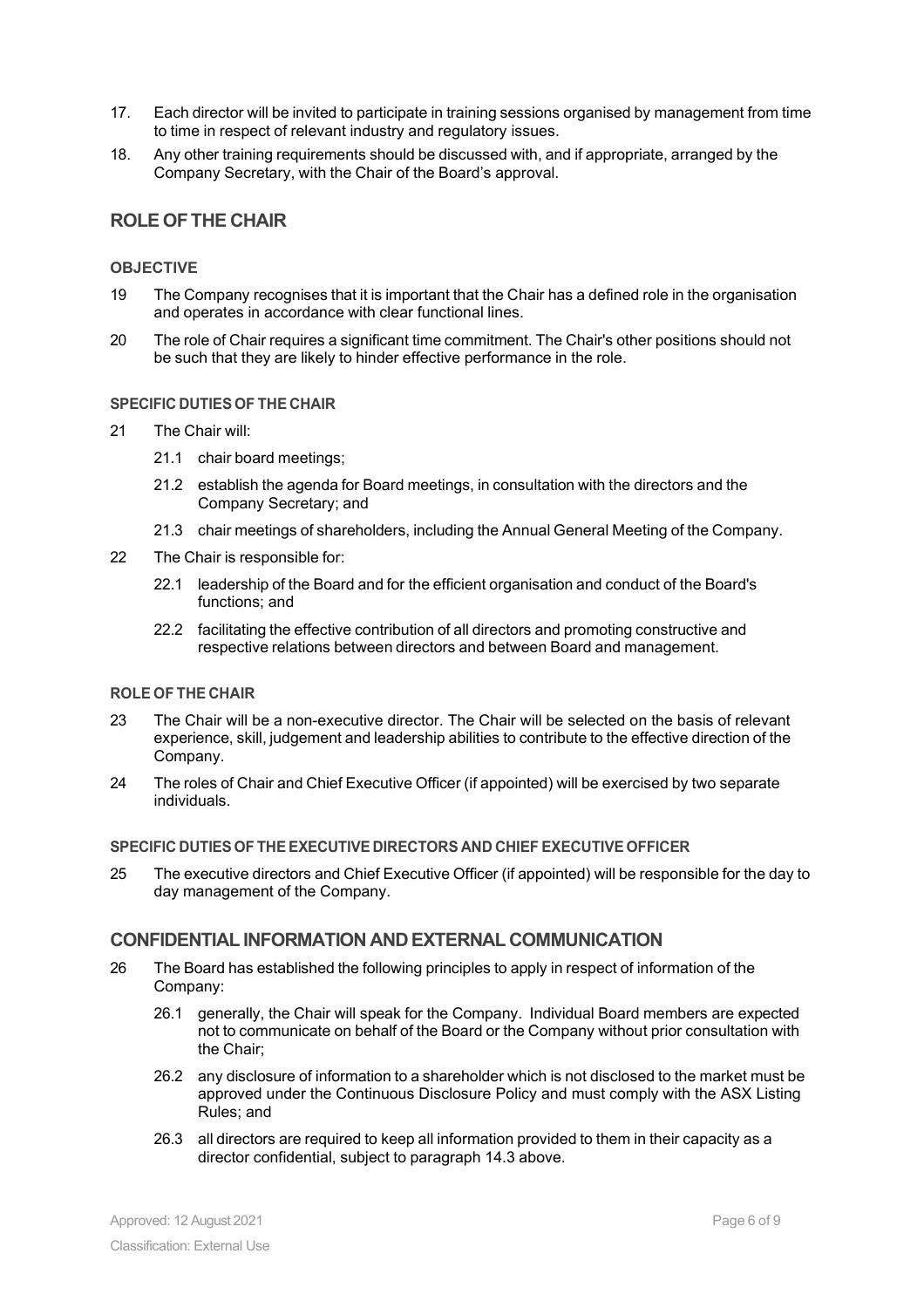# **CONFLICTSOFINTEREST**

- 27 The directors of the Company should act in a manner which is consistent with the best interests of the Company as a whole, free of any possible, actual or perceived conflicts of interest.
- 28 If a director considers that they might be in a position where there is a reasonable possibility of conflict between their personal or business interests, the interests of any associated person, or their duties to any other company, on the one hand, and the interests of the Company or their duties to the Company, on the other hand, the director must:
	- 28.1 fully and frankly inform the Board about the circumstances giving rise to the conflict;
	- 28.2 if requested by the Board, within seven days or such further period as may be permitted, take such steps necessary and reasonable to manage or avoid any conflict of interest; and
	- 28.3 abstain from voting on any motion relating to the matter and absent themselves from all board deliberations relating to the matter, including receipt of Board papers bearing on the matter.
- 29 If a director believes that they may have a conflict of interest or duty in relation to a particular matter, the director should immediately consult with the Chair (or, in the case of the Chair, the Chair should immediately consult with the other non-executive directors).

# **RELATED PARTYTRANSACTIONS**

30 The Board has delegated to the Audit and Risk Committee responsibility for reviewing and monitoring related party transactions and investments involving the Company and its directors.

# **MEETINGS**

#### **OVERVIEW**

- 31 The Board will meet at least four times formally per annum and as frequently as may otherwise be required to deal with urgent matters.
- 32 A meeting of the Board will usually be convened by the Chair.
- 33 All directors are expected to diligently prepare for, attend and participate in all Board meetings. At a minimum, a quorum of directors under the Constitution is two directors. Meetings of the Board may be held or participated in by conference call or similar means. Resolutions of the Board may be passed by circular resolution or in writing in accordance with the Constitution.
- 34 The Chair should ensure the availability and, if necessary, the attendance at the relevant meeting, of any Personnel responsible for a matter included as an agenda item at the relevant meeting.

#### **AGENDA**

- 35 An agenda will be prepared for each Board and Board committee meeting. The agenda will be prepared by the Company Secretary.
- 36 The following items will be standing items on the agenda unless otherwise determined by the Chair:
	- 36.1 approval of minutes of previous Board meeting;
	- 36.2 items requiring Board approval;
	- 36.3 consideration of any continuous disclosure matters;
	- 36.4 directors' declarations; and
	- 36.5 matters arising from minutes of previous Board meeting (*Note: directors are expected to review the minutes carefully and raise any concerns, requested amendments or seek clarification in the following Board meeting*).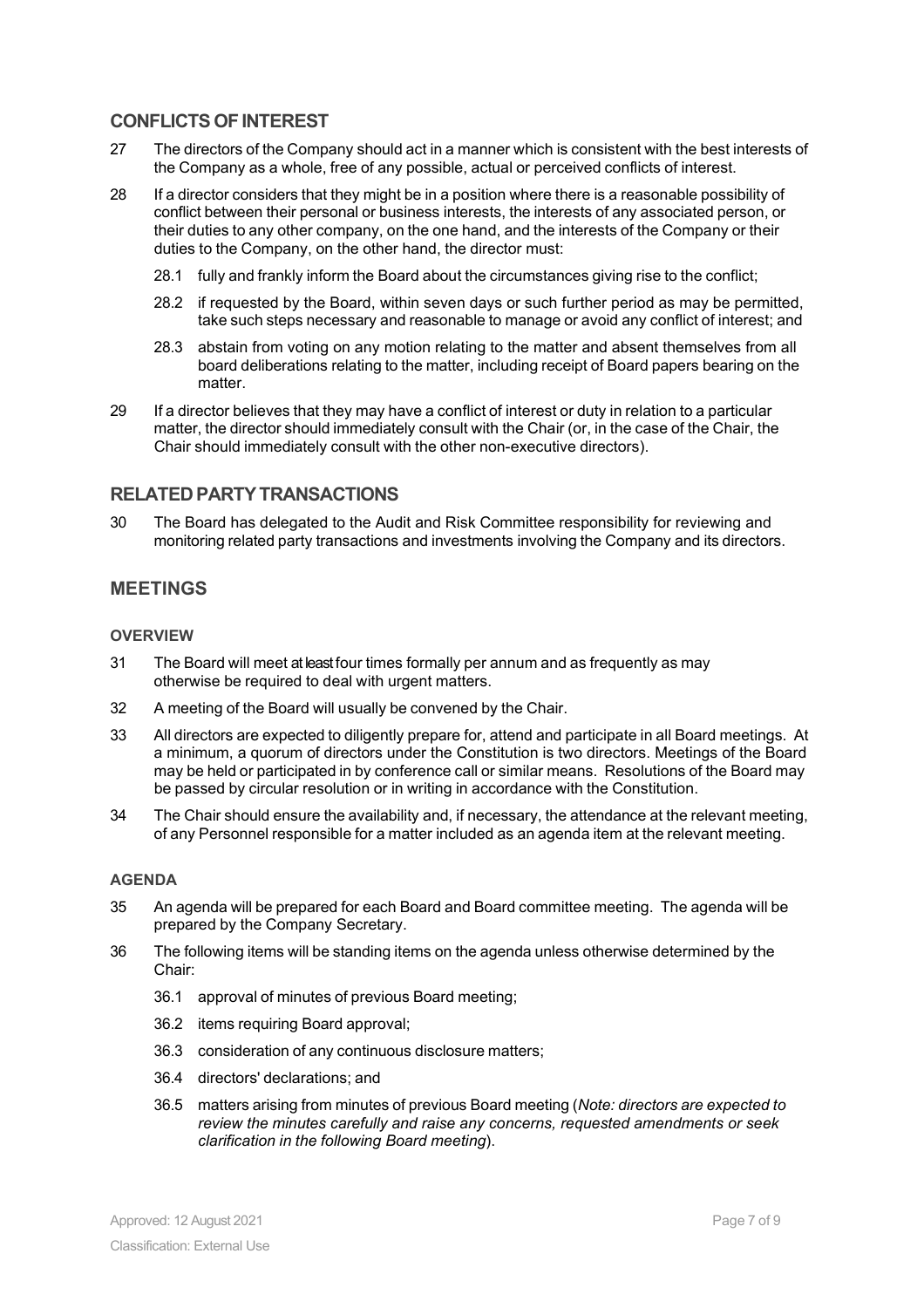# **BOARD COMMITTEES**

- 37 In order to fulfil its duties, the Board has established the following committees:
	- 37.1 the Audit and Risk Committee, which is responsible for monitoring and advising the Board on the Company's audit, risk management and regulatory compliance policies and procedures; and
	- 37.2 the Nomination and Corporate Governance Committee, which is responsible for advising the Board on the composition of the Board and its committees, reviewing the performance of the Board, its committees and the individual directors, ensuring that proper succession plans are in place and advising the Board on the effectiveness of its corporate governance policies and developments in corporate governance.
- 38 Although the Board may delegate powers and responsibilities to these committees, the Board retains ultimate accountability for discharging its duties.
- 39 The composition of the membership, including the Chair, of each of these committees will be as determined by the Board from time to time, subject to the following restrictions:
	- 39.1 the Audit and Risk Committee must comprise at least three non-executive directors the majority of whom will be independent; and
	- 39.2 the Nomination and Corporate Governance Committee must comprise at least three members the majority of whom will be independent directors.
- 40 The Board will consider and approve the charters of the various committees. These charters will identify the areas in which the Board will be assisted by each committee.
- 41 Each committee will report regularly to the Board in accordance with its charter.

# **COMPANYSECRETARY**

- 42 The Company Secretary is directly accountable to the Board through the Chair, unless delegated by the Board to another appropriate person. The company secretary's role is to:
	- 42.1 advise the Board and its committees on governance matters;
	- 42.2 coordinate all Board business including:
		- 42.2.1 prepare agendas;
		- 42.2.2 coordinate the timely completion and despatch of Board and committee papers;
		- 42.2.3 ensure the business at Board and committee meetings is accurately captured in the minutes;
		- 42.2.4 lodge communications and filings with the ASX;
	- 42.3 monitor compliance with Board and committee policy and procedures; and
	- 42.4 establish and implement programs for the induction and professional development of directors, including on new and emerging risks or business or governance issues.
- 43 The Board will appoint at least one company secretary. Appointment and removal of a company secretary will be subject to Board approval.
- 44 All directors will have direct access to the company secretary and vice versa.

#### **INDEPENDENT ADVICE**

- 45 A director of the Company is entitled to seek independent professional advice (including, but not limited to, legal, accounting and financial advice) at the Company's expense on any matter connected with the discharge of their responsibilities, in accordance with the procedures and subject to the conditions set out below:
	- 45.1 a director must seek the prior approval of the Chair;